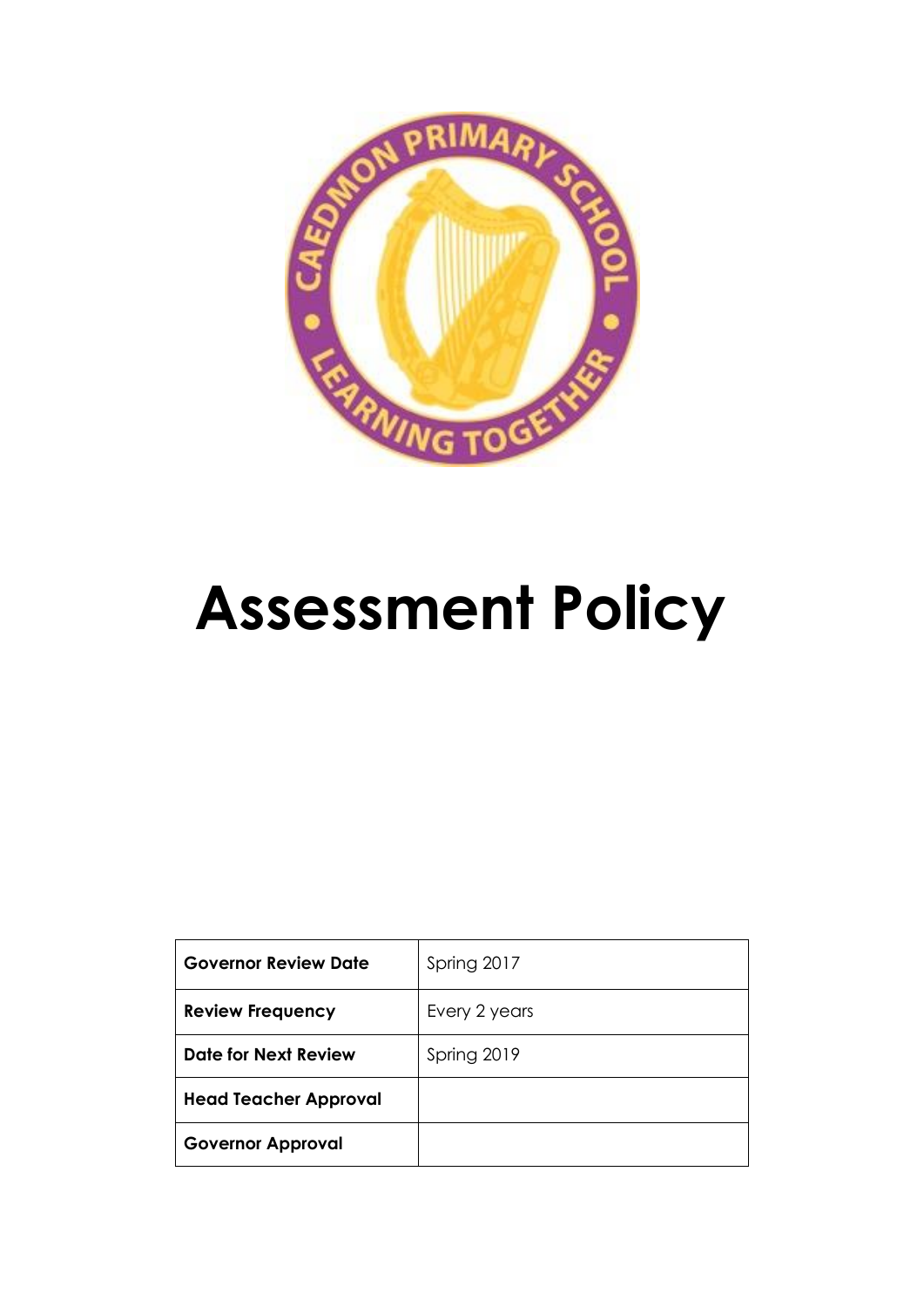# **Introduction**

At Caedmon Primary School, assessment is an intergral part of the teaching and learning process. This ensures that pupils are challenged and continually make progress.

# **Aims and Objectives**

This policy sets out the systems used for assessment, marking and feedback at Caedmon Primary School. It is designed to ensure that there is a consistency of approach and to maximise learning.

#### **Assessment**

# **Target Setting**

At the start of each academic year, each pupil is set a target for reading, writing and mathematics. If a pupil is working at ARE (Age Related Expectations), a target of 3 points will be set. If a pupil is working below ARE, a target of 4 points will be set. All targets are individual and will be realistic, taking into account the development of the pupil.

#### **Assessment Types**

Assessment at Caedmon Primary School is both summative (assessment of learning) and formative (assessment for learning).

#### **Summative Assessment**

#### EYFS

Summmative assessment is used three times per year in EYFS. These are known as the assessment periods.

Pupils are assessed against the Development Matters document to ensure that progress has been made.

#### KS1 and KS2

Summative assessment is used six times per year for pupils in KS1 and KS2. These are known as the assessment periods.

During assessment periods, pupils are assessed across the core areas: reading, writing and mathematics.

Reading is assessed against the school's reading assessment criteria. These are supported by RWI assessments and formal tests e.g. CGP.

Writing is assessed against the school's writing assessment criteria.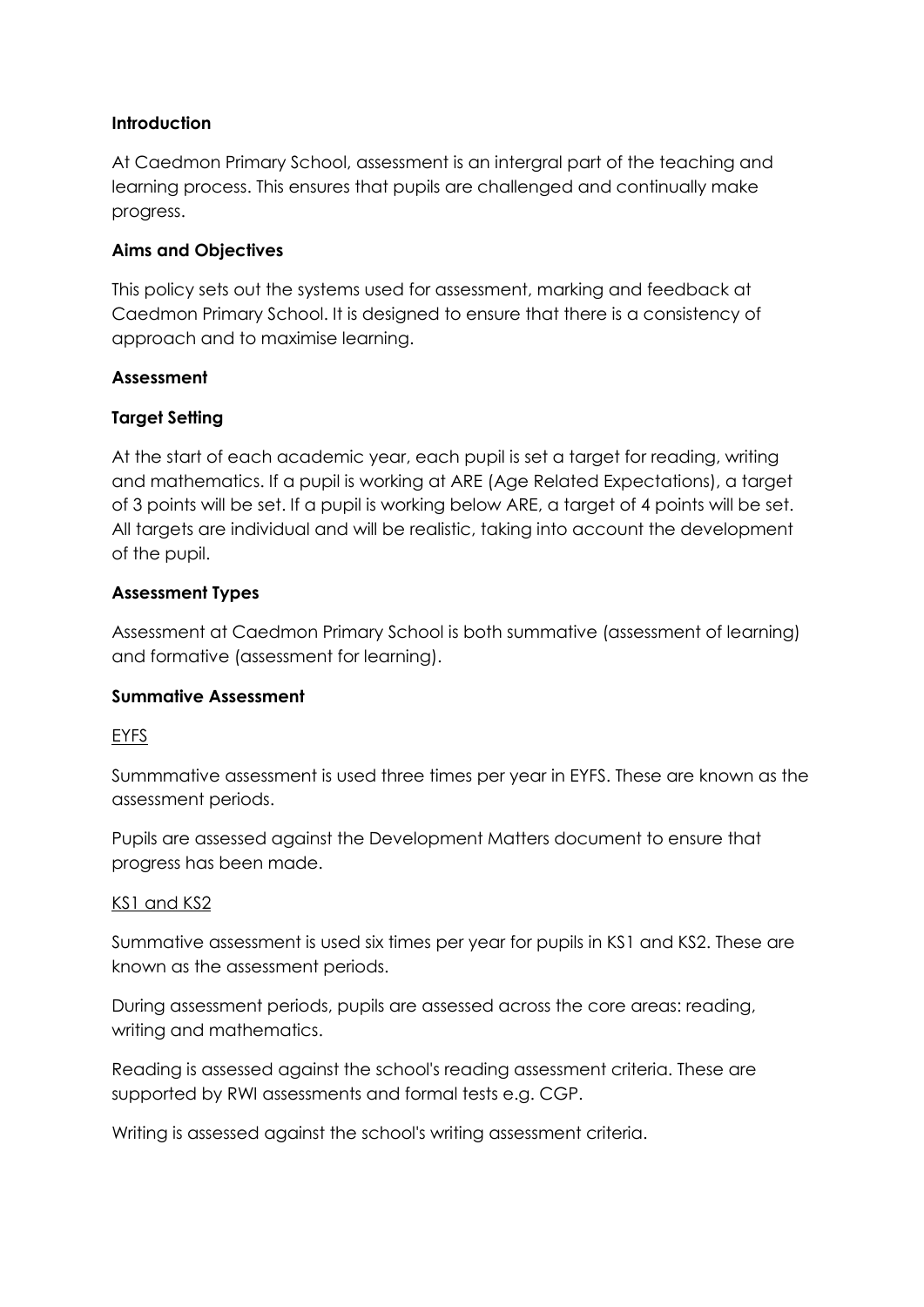Mathematics is assessed against the school's mathematics assessment criteria. This is supported by the use of mathematics tests created by the subject leader and additional tests.

At the end of each assessment period, scores are submitted onto SIMS. The results of this are continually analysed by class teachers, subject leaders and the SLT to identify need.

Caedmon's assessment system consists of a number followed by a symbol or letter (**-, =, + or M**). All pupils are tracked using this system for reading, writing, mathematics and science.

|                        | <b>Number</b>                                                                                                                                                                                                                                                                                                                                                                                                                  |                                                                                                                                                                                                                                                                                                                                                                                                                                                                                                                                                                           |                                                        | Symbol                                                                                                                                                                                                                                                                                                                              |                                                                                                                      |
|------------------------|--------------------------------------------------------------------------------------------------------------------------------------------------------------------------------------------------------------------------------------------------------------------------------------------------------------------------------------------------------------------------------------------------------------------------------|---------------------------------------------------------------------------------------------------------------------------------------------------------------------------------------------------------------------------------------------------------------------------------------------------------------------------------------------------------------------------------------------------------------------------------------------------------------------------------------------------------------------------------------------------------------------------|--------------------------------------------------------|-------------------------------------------------------------------------------------------------------------------------------------------------------------------------------------------------------------------------------------------------------------------------------------------------------------------------------------|----------------------------------------------------------------------------------------------------------------------|
| $\bullet$<br>$\bullet$ | The number refers to the year group<br>curriculum the pupil is accessing.<br>It is expected that the vast majority of<br>pupils will be accessing the<br>curriculum relevant to the year group<br>that they are in.<br>In some cases, the number will differ<br>from the year group the pupil is in. This<br>means that to meet their individual<br>needs, they are being taught the<br>curriculum relevant to that particular | The symbol that follows the number refers to the pupil's<br>$\bullet$<br>knowledge of the curriculum they are being taught.<br>The following percentages are used to determine the<br>$\bullet$<br>symbol.<br>- (working within year group expectations)<br>= (achieved 50%+ of the assessment criteria)<br>$\circ$<br>+ (achieved 85%+ of the assessment criteria)<br>M (achieved all of the assessment criteria,<br>$\overline{O}$<br>working at greater depth)<br>As they acquire knowledge and expertise, it is envisaged<br>٠<br>that each term they will move from: |                                                        |                                                                                                                                                                                                                                                                                                                                     |                                                                                                                      |
|                        | year group.                                                                                                                                                                                                                                                                                                                                                                                                                    |                                                                                                                                                                                                                                                                                                                                                                                                                                                                                                                                                                           | Term 1                                                 | Term 2                                                                                                                                                                                                                                                                                                                              | Term 3                                                                                                               |
|                        |                                                                                                                                                                                                                                                                                                                                                                                                                                |                                                                                                                                                                                                                                                                                                                                                                                                                                                                                                                                                                           |                                                        | =                                                                                                                                                                                                                                                                                                                                   | ÷                                                                                                                    |
|                        |                                                                                                                                                                                                                                                                                                                                                                                                                                | $\bullet$<br>٠<br>٠<br>٠                                                                                                                                                                                                                                                                                                                                                                                                                                                                                                                                                  | majority of pupils will be at $a +$ .<br>expectations. | If the pupil achieves $a = at$ the end of the academic<br>year, they are behind age related expectations.<br>If the pupil achieves a - at the end of the academic<br>year, they are significantly behind age related<br>Some pupils will have acquired a deep knowledge and<br>to be working at greater depth and will achieve a M. | It is expected that by the end of the academic year, the<br>understanding of the curriculum. These pupils are judged |

The grid below highlights the expected progression in KS1 and KS2.

 $\Gamma$ 

| KS <sub>2</sub> |               | $6+ / 6M$ | Y6 SUMMER        |
|-----------------|---------------|-----------|------------------|
|                 | YEAR 6        | $6=$      | Y6 SPRING        |
|                 |               | $6-$      | Y6 AUTUMN        |
|                 |               | $5+/5M$   | <b>Y5 SUMMER</b> |
|                 | <b>YEAR 5</b> | $5=$      | <b>Y5 SPRING</b> |
|                 |               | $5-$      | Y5 AUTUMN        |
|                 |               | $4+ / 4M$ | Y4 SUMMER        |
|                 | YEAR 4        | $4=$      | Y4 SPRING        |
|                 |               | 4-        | Y4 AUTUMN        |
|                 |               | $3+ / 3M$ | Y3 SUMMER        |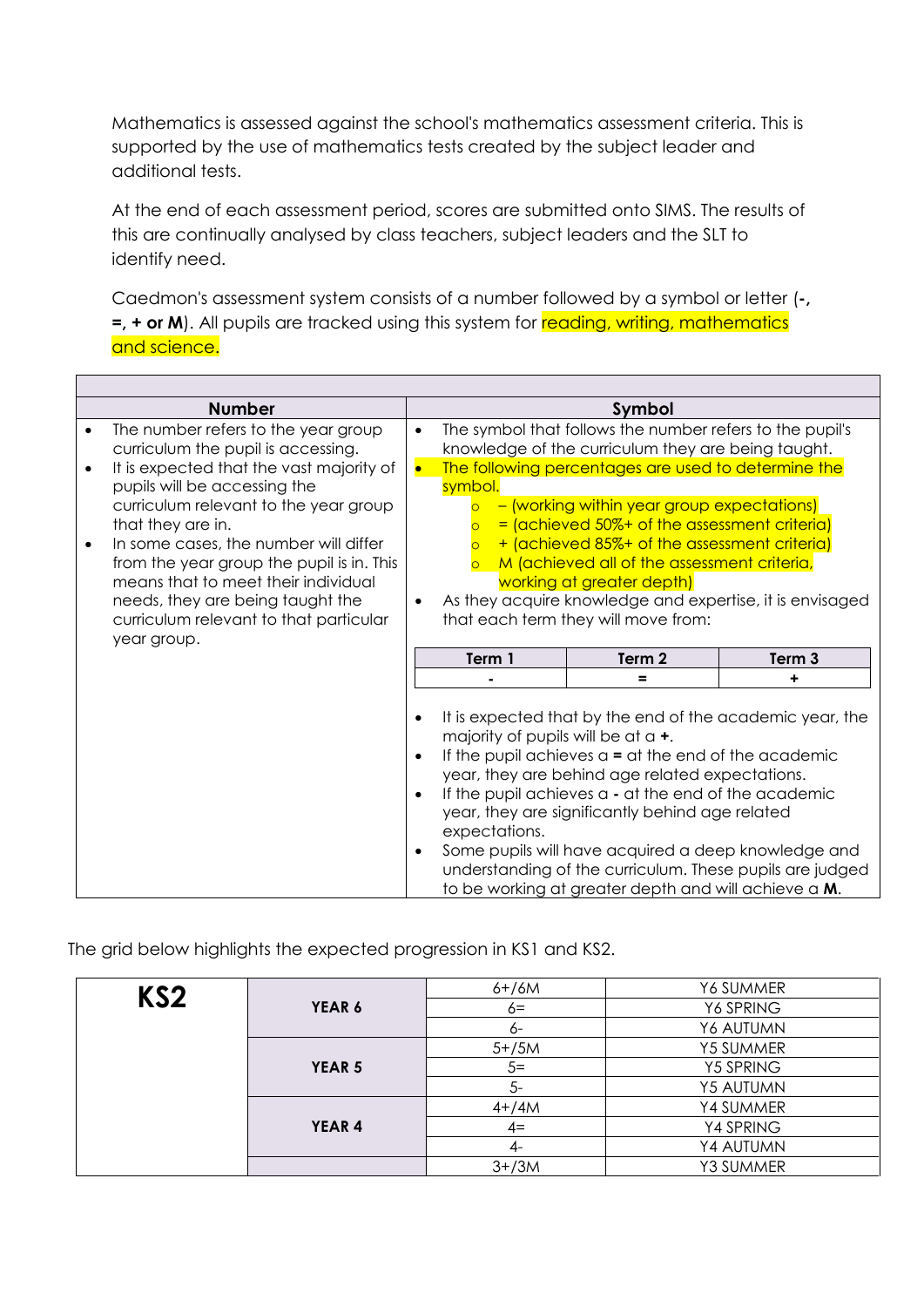|               | <b>YEAR 3</b>     | $3=$       | Y3 SPRING |
|---------------|-------------------|------------|-----------|
|               |                   |            | Y3 AUTUMN |
| KS1           |                   | $2 + / 2M$ | Y2 SUMMER |
| <b>YEAR 2</b> | $2=$              | Y2 SPRING  |           |
|               |                   |            | Y2 AUTUMN |
|               |                   | $+/1M$     | Y1 SUMMER |
|               | YEAR <sub>1</sub> | $=$        | Y1 SPRING |
|               |                   |            | Y1 AUTUMN |

The grid below highlights the expected progression in EYFS.

| <b>EYFS</b> | $ELG+$      | $\mathbf{I}$ | Y1 AUTUMN               |
|-------------|-------------|--------------|-------------------------|
|             | ELG         | $R+$         | Reception Exit/Y1 Entry |
|             | ELG-        | $R =$        |                         |
|             | $40 - 60 +$ | $R-$         |                         |
|             | $40 - 60 =$ |              | Reception Entry         |
|             | 40-60-      |              |                         |
|             | $30 - 50 +$ |              |                         |
|             | $30-50=$    |              | Nursery Entry           |
|             | $30 - 50 -$ |              |                         |
|             | $22 - 36 +$ |              |                         |
|             | $22 - 36 =$ |              |                         |
|             | $22 - 36 -$ |              |                         |
|             | $16 - 26 +$ |              |                         |
|             | $16 - 26 =$ |              |                         |
|             | $16 - 26 -$ |              |                         |
|             | $8 - 20 +$  |              |                         |
|             | $8 - 20 =$  |              |                         |
|             | $8 - 20 -$  |              |                         |
|             | $0 - 11 +$  |              |                         |

# **Foundation**

Pupils' are assessed in foundation subjects using the grades listed below.

| Grade                                                                                                                                                                                        |                                                                                                                                                          |                   |  |  |  |
|----------------------------------------------------------------------------------------------------------------------------------------------------------------------------------------------|----------------------------------------------------------------------------------------------------------------------------------------------------------|-------------------|--|--|--|
| The following grades are used for foundation subjects (wider curriculum).<br>Above (pupils who are exceptional in the subject)<br>$\overline{O}$<br>At<br>On-track<br><b>Working Towards</b> |                                                                                                                                                          |                   |  |  |  |
|                                                                                                                                                                                              | On-track                                                                                                                                                 |                   |  |  |  |
| the expected standard.                                                                                                                                                                       | At the end of the academic year, all pupils are expected to be working at<br>As pupils acquire knowledge, it is envisaged each term they will move from: |                   |  |  |  |
| Term 1                                                                                                                                                                                       | Term <sub>2</sub>                                                                                                                                        | Term <sub>3</sub> |  |  |  |
| On-track<br><b>Working Towards</b>                                                                                                                                                           | At<br>On-track                                                                                                                                           | At                |  |  |  |
| If a pupils is on-track at the end of the academic year, they are below age-<br>related expectations.                                                                                        |                                                                                                                                                          |                   |  |  |  |